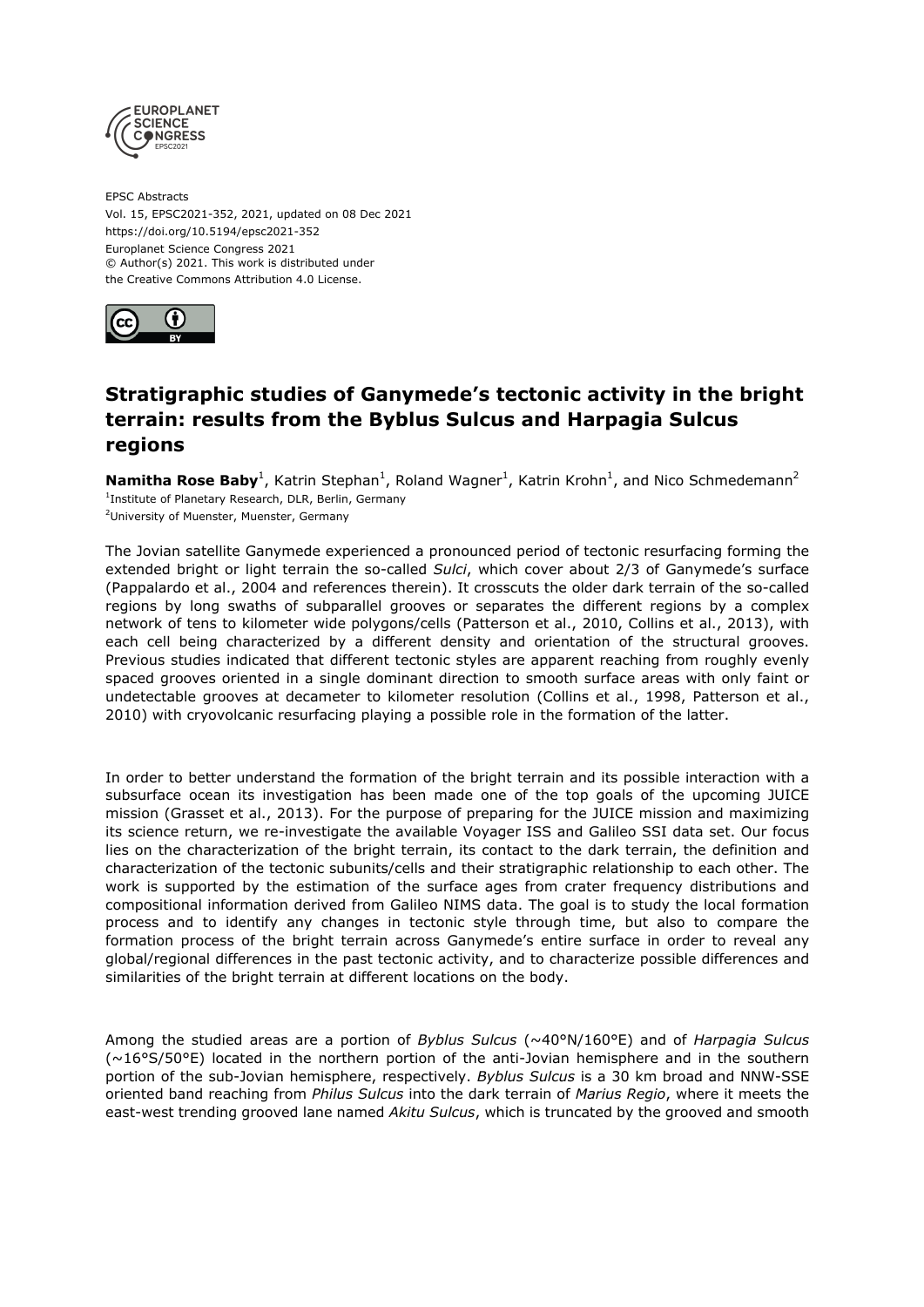terrain of *Byblus Sulcus* and thus is relatively older. Whereas the ancient neighboring dark terrain is already highly furrowed, *Byblus Sulcus* is mainly characterized by grooved terrain (*lgf* and *lgc*) and smaller areas of smooth terrain (*ls*) on its northern border to the dark terrain of *Marius Regio. Byblus Sulcus* is superimposed by small two dark floor craters with a dark inner and bright outer halo of ejecta material representing the youngest features in this region.

The imaged portion of *Harpagia Sulcus* covers a 20-km broad region of bright or light material units including the light grooved terrain (*lg*), a smooth-subdued terrain in the middle (*ls*), the lineated terrains (*ll*) on either sides of the smooth-subdued terrain and a region of undivided terrain (*undiv*) on the southern side of the Sulcus. The smooth-subdued terrain accounts for a comparably large number of craters as compared to other terrains and is being crosscut by the lineated terrains on either sides and the light grooved terrain on the eastern and southern sides, evidenced by the presence of sharp boundaries separating them. So, the smooth-subdued terrain is supposed to be older than other terrains. The light grooved terrain is supposed to be much younger terrain since it crosscuts the lineated terrain and accounts for the smaller number of craters. Lineated terrains to be intermediate in age between light grooved terrain and smooth-subdued terrain. Nevertheless, crater density frequency indicates a narrow timescale.

While the crater frequency areas of measurement of the dark terrain units in *Byblus Sulcus* are clearly higher than those from bright terrain, inferring a higher age, the bright units in both the *Byblus* and *Harpagia Sulcus* show crater frequencies more or less identical within measurement uncertainties. Whether this is a general feature of Ganymede's bright terrain, or specific to these two selected regions, will be a major issue in our ongoing studies. Also, bright grooved and smooth units cannot be separated very well in terms of crater frequencies in both regions. Since the existing cratering chronology models by Neukum et al. (1998) and Zahnle et al. (2003) are highly uncertain, it is difficult to infer if Ganymede was tectonically active only over a short period of time or over a much longer period, as implied by low impact rates in the Jovian system (e.g., Zahnle et al., 2003).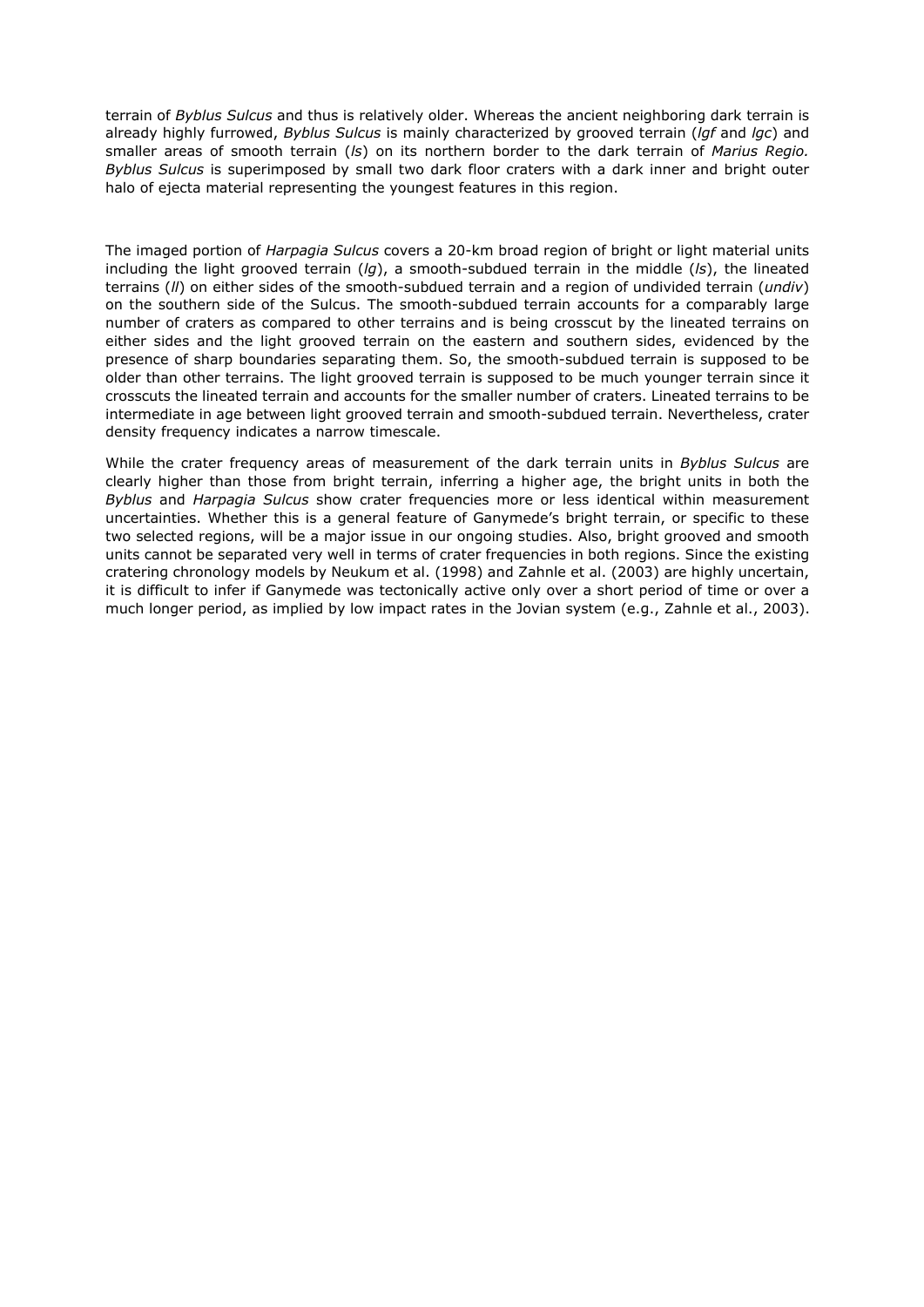

Figure 1: Crater size frequency distributions for the studied geological units in Byblus (BS) and Harpagia Sulcus (HS). (Measured units: a) HS - bright smooth terrain (Is), bright grooved (Ig), lineated (II) and undivided terrain (undiv) and BS bright grooved terrain is subdivided into areas at the flanks (Igf) and in the central portions (Igc) of Byblus Sulcus. Units differ in detail from thosein Collins et al. (2013).

## **References:**

Pappalardo, R. T. et al. (2004) Geology of Ganymede, in Bagenal, F., ed., Jupiter. The Planet, Satellites and Magnetosphere, 363-396.

Collins, G. C. et al. (1998), Formation of Ganymede Grooved Terrain by Sequential Extensional Episodes: Implications of Galileo Observations for Regional Stratigraphy: Icarus, 135, 1, 345-359.

Patterson, G. W. et al. (2010) Global geological mapping of Ganymede: Icarus, 207, 2, 845-867.

Collins, G. C. et al. (2013) Global geologic map of Ganymede, p. 3237.